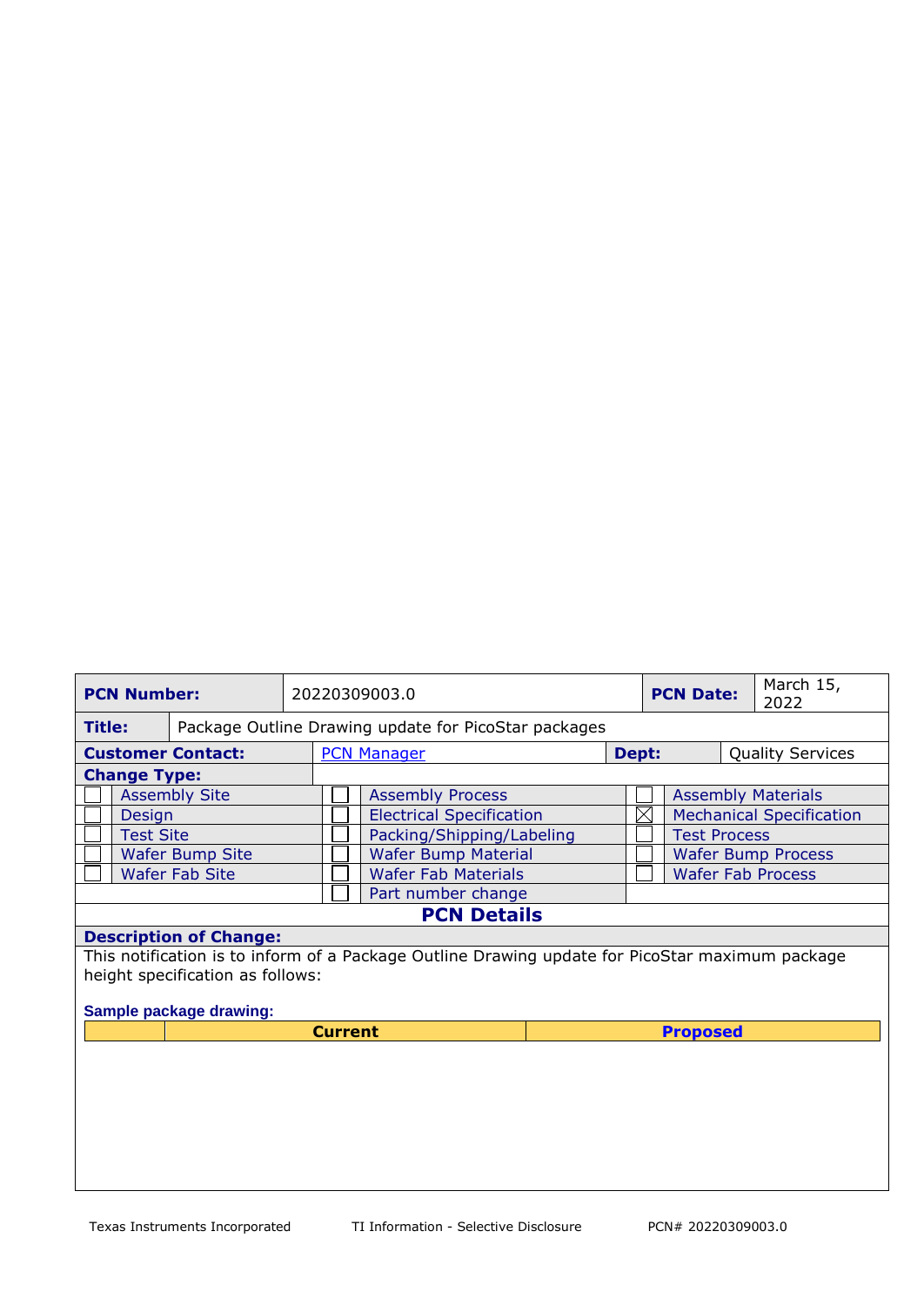

## The datasheet number will be changing.

| Device Family                                     | Change From:    | Change To:      |  |  |  |  |
|---------------------------------------------------|-----------------|-----------------|--|--|--|--|
| CSD18541F5                                        | SLPS571A        | SLPS571B        |  |  |  |  |
| CSD13385F5                                        | SLPS612A        | SLPS612B        |  |  |  |  |
| CSD25483F4                                        | SLPS449E        | SLPS449F        |  |  |  |  |
| CSD25485F5                                        | SLPS606A        | SLPS606B        |  |  |  |  |
| CSD13380F3                                        | <b>SLPS593</b>  | SLPS593A        |  |  |  |  |
| CSD23381F4                                        | SLPS450F        | <b>SLPS450G</b> |  |  |  |  |
| CSD22205L                                         | SLPS690A        | SLPS690B        |  |  |  |  |
| CSD23382F4                                        | SLPS453D        | SLPS453E        |  |  |  |  |
| CSD13381F4                                        | SLPS448E        | SLPS448F        |  |  |  |  |
| CSD25480F3                                        | SLPS578A        | SLPS578B        |  |  |  |  |
| CSD23280F3                                        | SLPS601A        | SLPS601B        |  |  |  |  |
| CSD25481F4                                        | SLPS420E        | SLPS420F        |  |  |  |  |
| CSD17382F4                                        | <b>SLPS562B</b> | <b>SLPS562C</b> |  |  |  |  |
| CSD13383F4                                        | SLPS517B        | <b>SLPS517C</b> |  |  |  |  |
| CSD17585F5                                        | SLPS610A        | SLPS610B        |  |  |  |  |
| CSD23285F5                                        | SLPS608A        | SLPS608B        |  |  |  |  |
| CSD15380F3                                        | SLPS579A        | SLPS579B        |  |  |  |  |
| CSD17381F4                                        | SLPS411F        | <b>SLPS411G</b> |  |  |  |  |
| CSD17483F4                                        | <b>SLPS447E</b> | SLPS447F        |  |  |  |  |
| <b>Reason for Change:</b>                         |                 |                 |  |  |  |  |
| Align data sheet with actual manufacturing limits |                 |                 |  |  |  |  |

**Anticipated impact on Form, Fit, Function, Quality or Reliability (positive / negative):** None